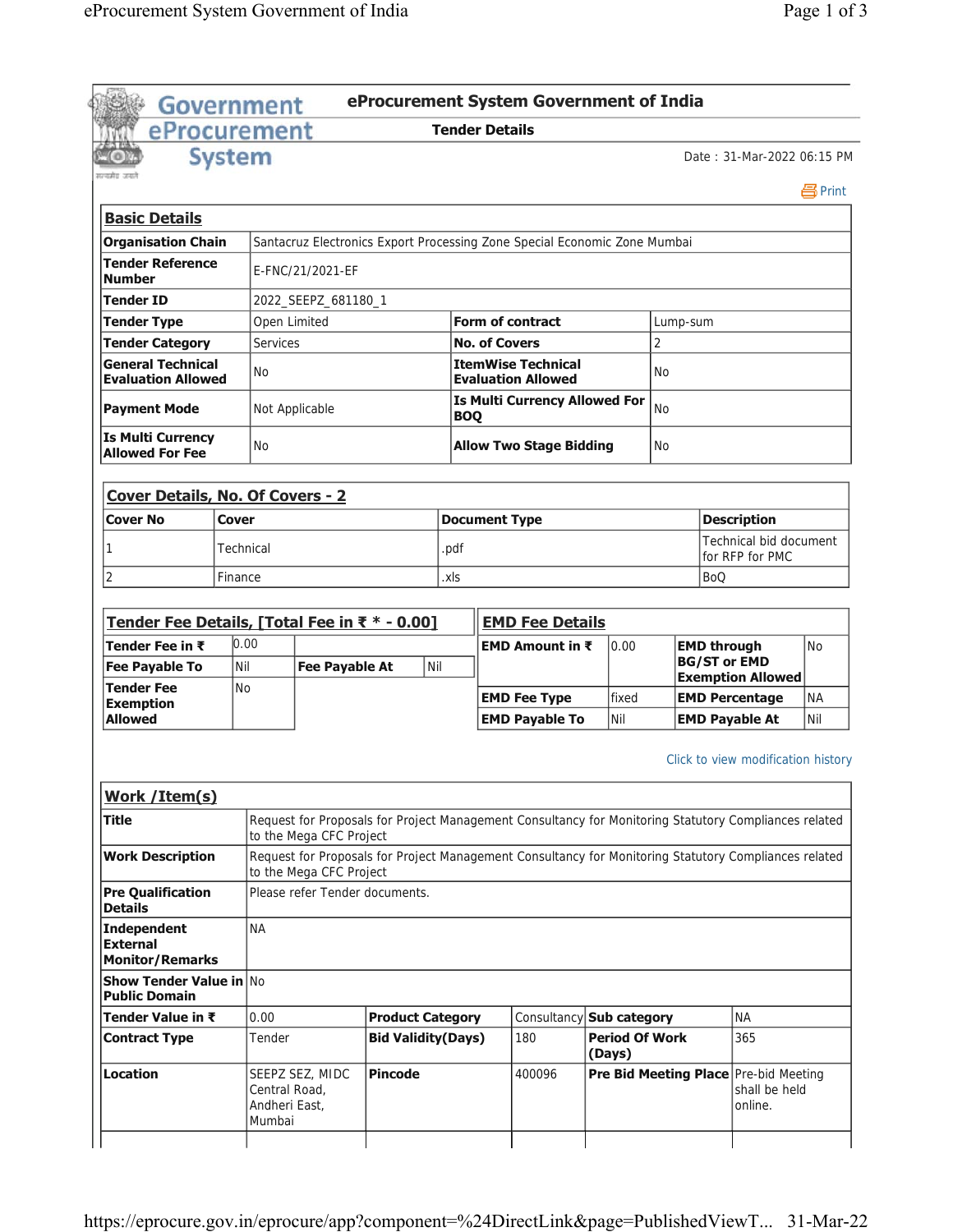| <b>Pre Bid Meeting</b><br><b>Address</b> | Online                         |           | Pre Bid Meeting Date 08-Apr-               |                    | 2022 11:30<br>AM                | <b>Bid Opening Place</b>                         |           | SEEPZ SEZ, MIDC<br>Central Road,<br>Andheri East,<br>Mumbai |
|------------------------------------------|--------------------------------|-----------|--------------------------------------------|--------------------|---------------------------------|--------------------------------------------------|-----------|-------------------------------------------------------------|
| <b>Should Allow NDA</b><br><b>Tender</b> | <b>No</b>                      |           | <b>Allow Preferential</b><br><b>Bidder</b> |                    | <b>No</b>                       |                                                  |           |                                                             |
| <b>Critical Dates</b>                    |                                |           |                                            |                    |                                 |                                                  |           |                                                             |
| <b>Publish Date</b>                      |                                |           | 31-Mar-2022 12:00 PM                       |                    | <b>Bid Opening Date</b>         |                                                  |           | 22-Apr-2022 05:30 PM                                        |
| <b>Date</b>                              | Document Download / Sale Start |           | 31-Mar-2022 12:00 PM                       | <b>Date</b>        |                                 | Document Download / Sale End                     |           | 21-Apr-2022 05:00 PM                                        |
| <b>Clarification Start Date</b>          |                                | <b>NA</b> |                                            |                    | <b>Clarification End Date</b>   |                                                  | <b>NA</b> |                                                             |
| <b>Bid Submission Start Date</b>         |                                |           | 31-Mar-2022 12:05 PM                       |                    | <b>Bid Submission End Date</b>  |                                                  |           | 21-Apr-2022 05:00 PM                                        |
| <b>NIT</b>                               | <b>S.No Document Name</b>      |           |                                            | <b>Description</b> |                                 |                                                  |           | <b>Document</b><br>Size (in KB)                             |
| <b>Document</b>                          |                                |           |                                            |                    |                                 | Request for Proposals for Project Management     |           |                                                             |
|                                          |                                |           |                                            |                    |                                 |                                                  |           |                                                             |
|                                          | Tendernotice_1.pdf             |           |                                            |                    | Related to the Mega CFC Project | Consultancy for Monitoring Statutory Compliances |           | 288.10                                                      |
|                                          | S.No Document Type             |           | <b>Document Name</b>                       |                    |                                 | <b>Description</b>                               |           | <b>Document</b><br>Size (in KB)                             |
| <b>Work Item</b><br><b>Documents</b>     | <b>BOQ</b>                     |           | BOQ 716866.xls                             |                    |                                 | <b>BoQ</b>                                       |           | 318.50                                                      |

|             | <b>Bid Openers List</b>    |                        |                   |
|-------------|----------------------------|------------------------|-------------------|
| <b>S.No</b> | <b>Bid Opener Login Id</b> | <b>Bid Opener Name</b> | Certificate Name  |
|             | b.ioe@nic.in               | Bridget Joe            | Bridget Joe       |
| 12          | $r$ .nair@nic.in           | Rekha Nair             | Rekha Satish Nair |
| 3.          | rajesh.kumar12@nic.in      | Raiesh Kumar           | Raiesh Kumar      |

| <b>GeMARPTS Details</b>    |                                                                                                                |
|----------------------------|----------------------------------------------------------------------------------------------------------------|
| <b>GeMARPTS ID</b>         | OZGHS1837E5O                                                                                                   |
| <b>Description</b>         | Project Management Consultancy for Monitoring Statutory Compliances Related to the Mega-<br><b>CFC Project</b> |
| <b>Report Initiated On</b> | 30-Mar-2022                                                                                                    |
| Valid Until                | 29-Apr-2022                                                                                                    |

| <b>Tender Properties</b>                        |        |                                     |     |
|-------------------------------------------------|--------|-------------------------------------|-----|
| <b>Auto Tendering</b><br><b>Process allowed</b> | l No   | <b>Show Technical bid status</b>    | Yes |
| <b>Show Finance bid</b><br><b>status</b>        | Yes    | <b>Show Bids Details</b>            | Yes |
| <b>BoQ Comparative Chart</b><br>model           | Normal | BoQ Compartive chart decimal places |     |
| <b>BoQ Comparative Chart</b><br>Rank Type       |        | Form Based BoO                      | INo |